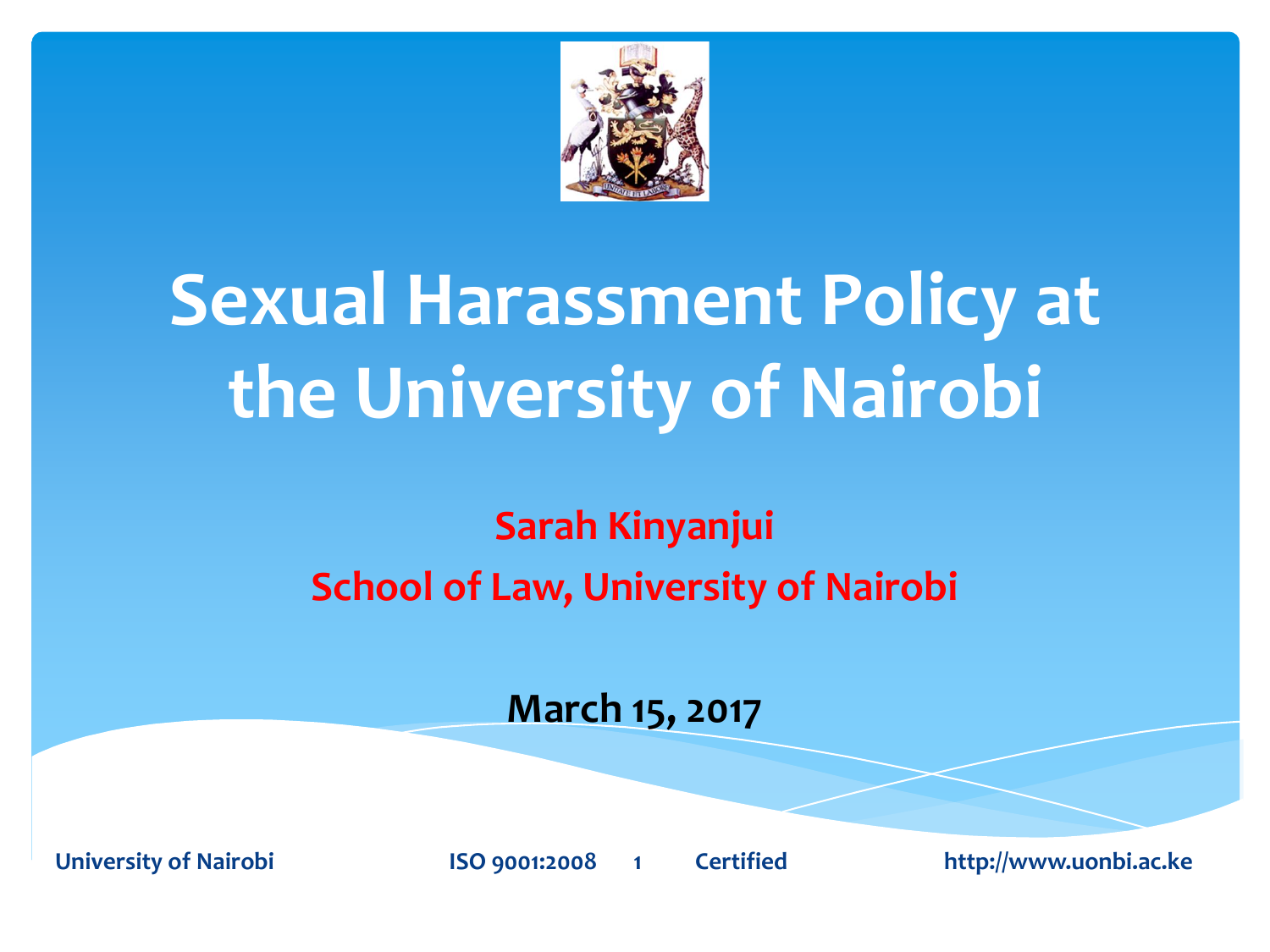

#### **Outline**



**Definition**

- **Background**
- **i. Context**
- **ii. Legal-Institutional Framework**
- **University of Nairobi Gender (Sexual Harassment) Policy**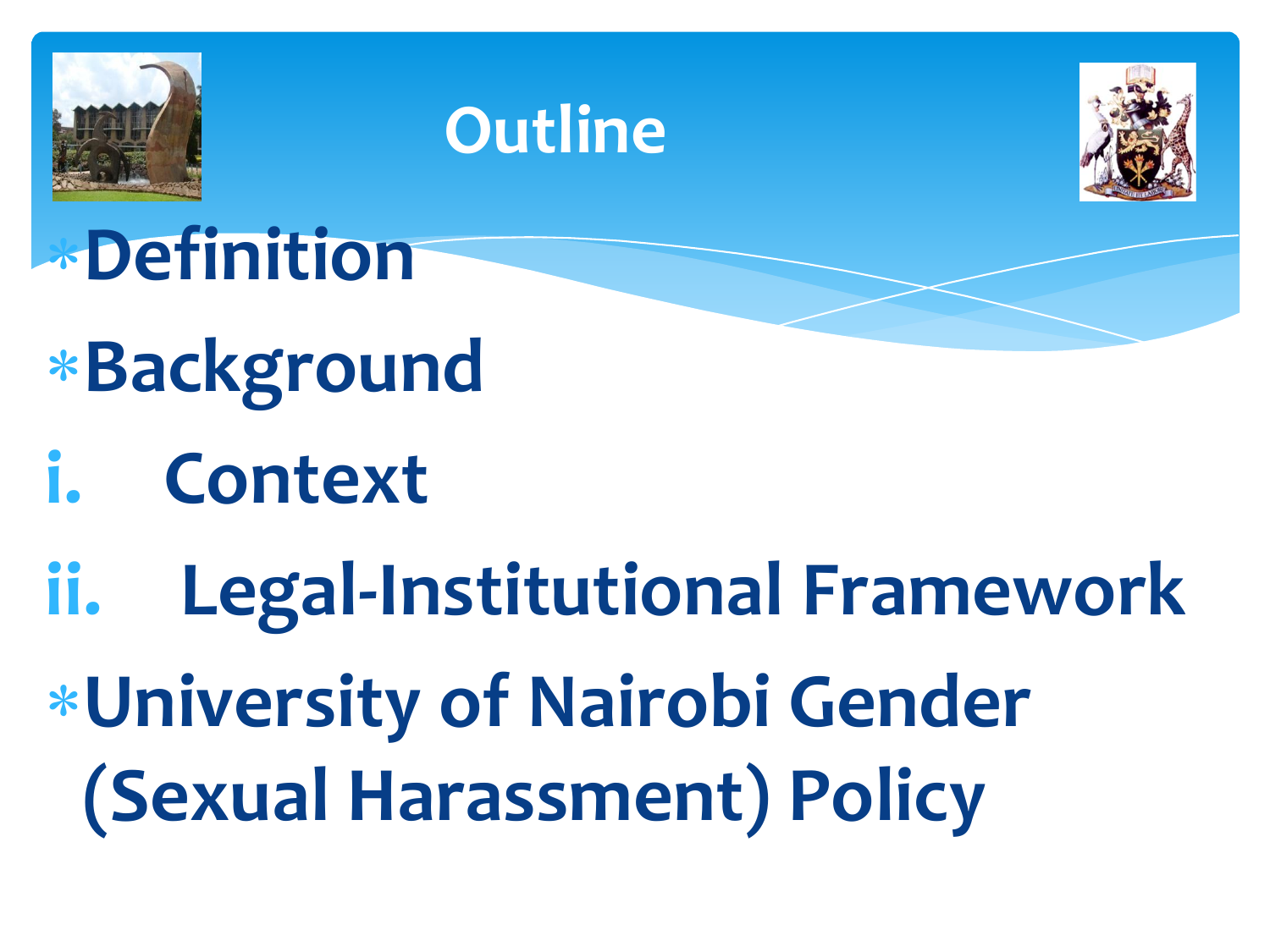

#### DEFINITION



Sexual harassment connotes unwanted conduct of a sexual nature which has the effect of or has the intention to violate one's dignity or to create an intimidating, hostile, degrading, humiliating or offensive environment.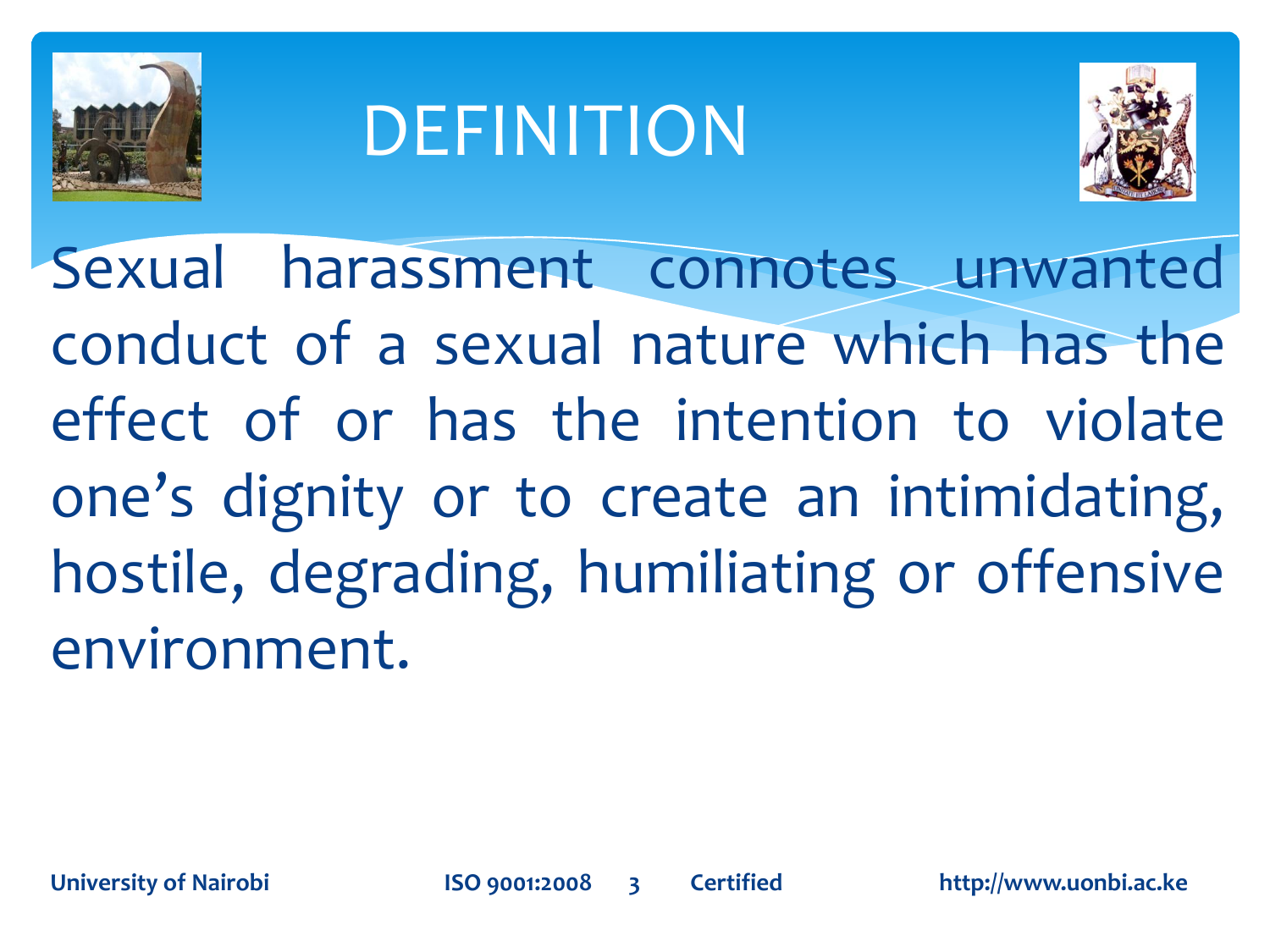

#### CONTEXT



 Sexual harassment in the public domain i.e. workplace, institutions of learning is prevalent.

- Sexual harassment occurs against both women and men; predominantly against women.
- Increased women's population in the public domain (increased competitiveness, affirmative action, changing labour dynamics, increased education levels, breaking down of patriarchal and cultural barriers, progressive laws etc.).
- Hence, increasing reports of sexual harassment.
- Power dynamics women at the lower rungs/echelons at the workplace suffer more harassment of a sexual nature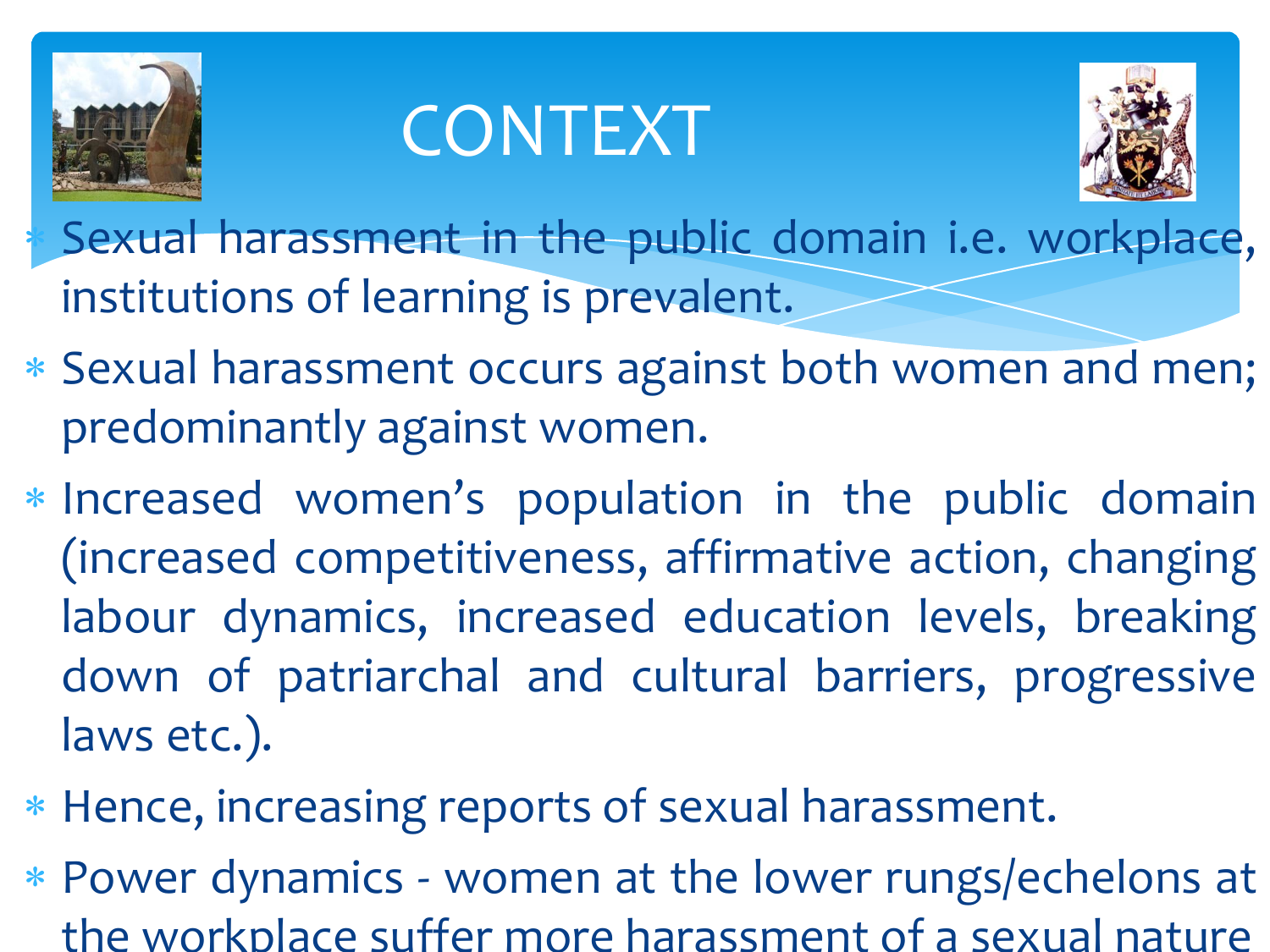

# LEGAL & POLICY FRAMEWORK



**Sexual harassment as an equality issue**:

- i. Treaties and conventions ratified form part of the law in Kenya (art. 2(6), Constitution of Kenya); provisions of CEDAW are therefore binding.
- ii. Constitution offers protection against discrimination (art. 27(Constitution of Kenya)
- \* Redress for violation of rights and fundamental freedoms is determined by the High Court.
- Complaints to the National Gender and Equality Commission (s.26(c) National Gender and Equality Commission Act).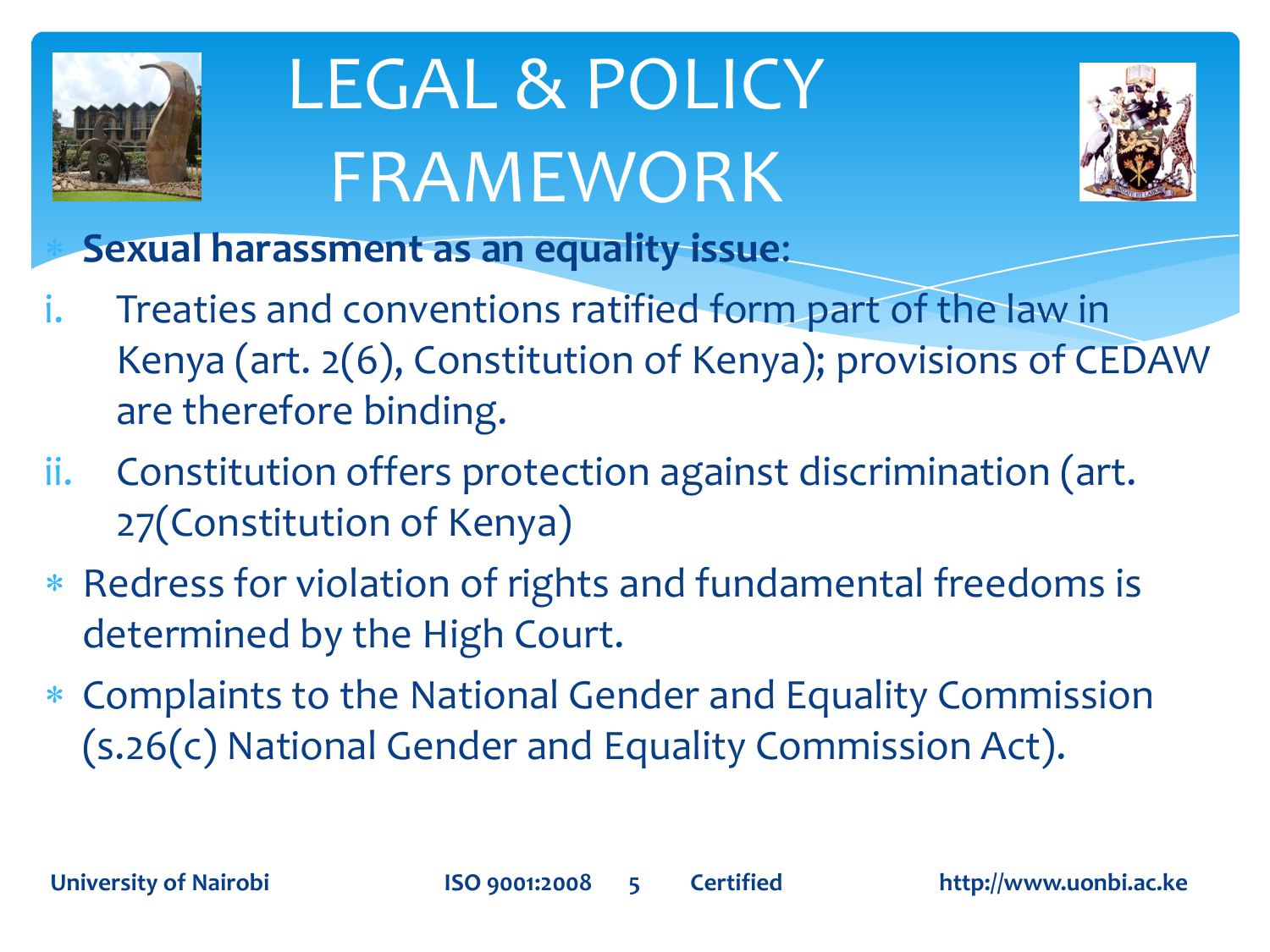

# LEGAL & POLICY FRAMEWORK



**Sexual harassment as a criminal offence** 

"Any person, who being in a position of authority, or holding a public office, who persistently makes any sexual advances or requests which he or she knows, or has reasonable grounds to know, are unwelcome, is guilty of the offence of sexual harassment and shall be liable to imprisonment for a term of not less than three years or to a fine of not less than one hundred thousand shillings or to both" (s.23(1) SoA).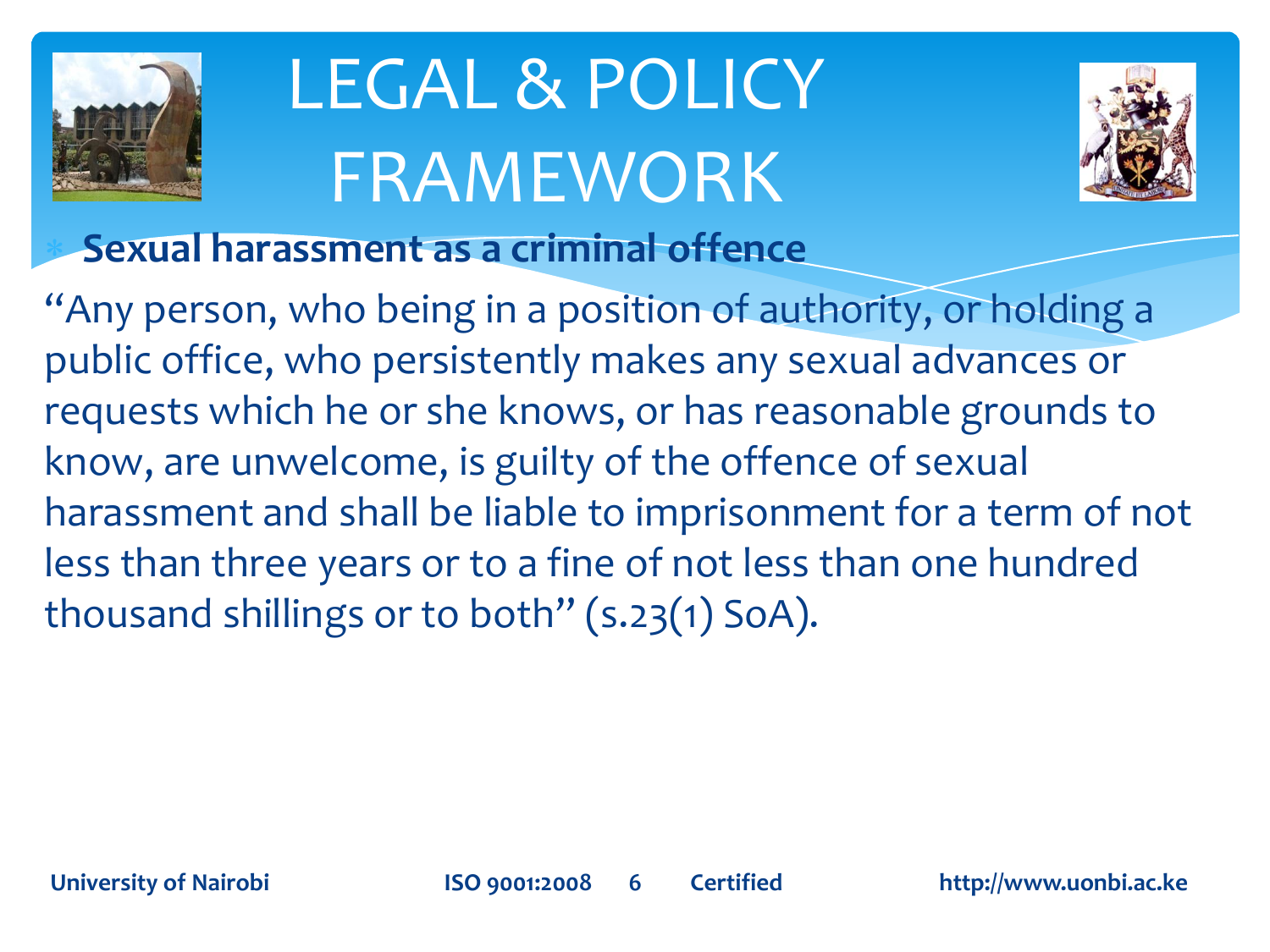

# LEGAL & POLICY FRAMEWORK



- Sexual Harassment as an offence
- It must be proven:
- (a) the submission or rejection by the person to whom advances or requests are made is intended to be used as basis of employment or of a decision relevant to the career of the alleged victim or of a service due to a member of the public in the case of a public officer;
- (b) such advances or requests have the effect of interfering with the alleged victim's work or educational performance or creating an offensive working or learning environment for the alleged victim or denial of a service due to the member of the public from a public
- office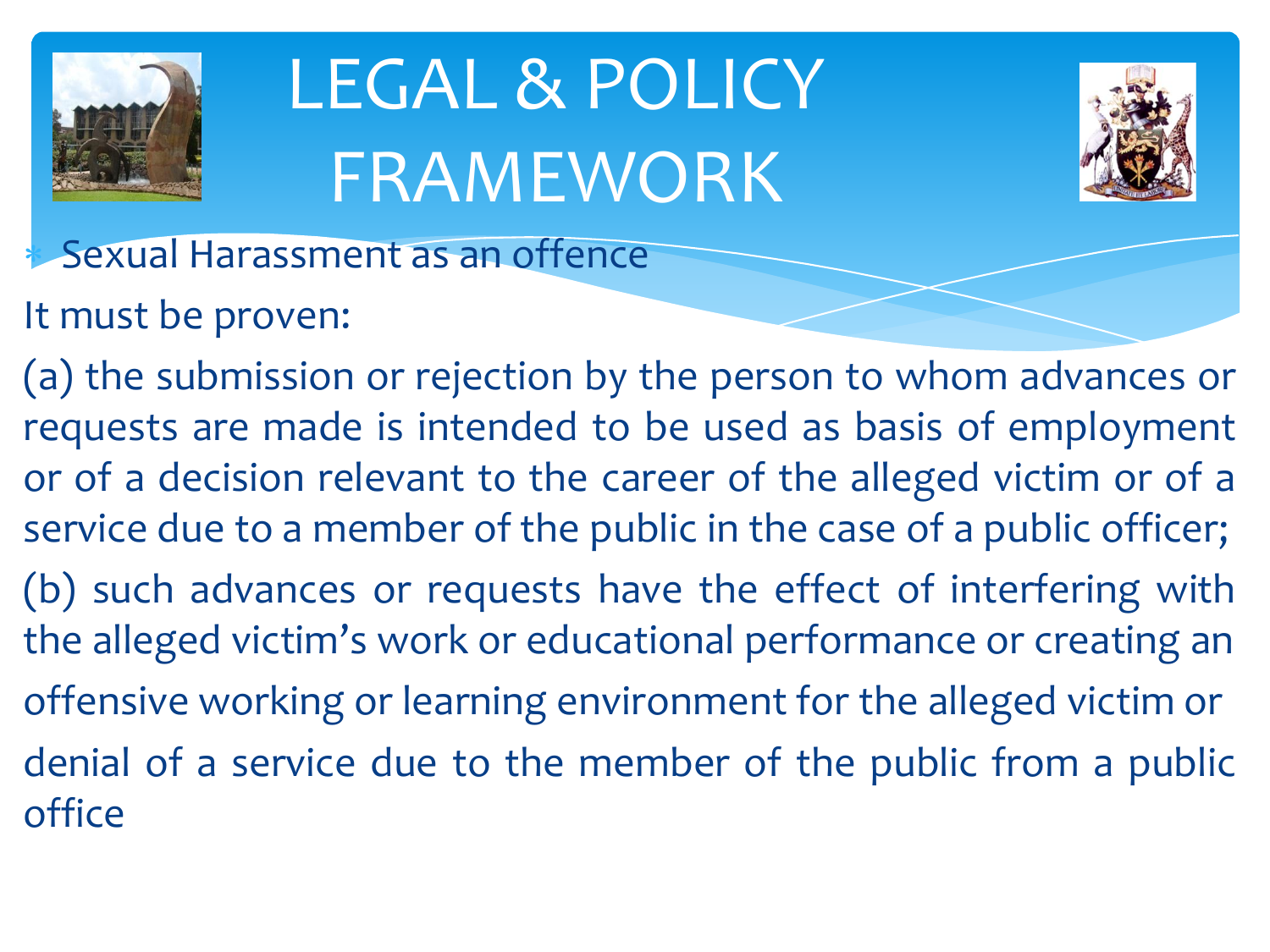

# LEGAL & POLICY FRAMEWORK



Sexual harassment in the workplace:

- All organisations with more than 19 employees to have in place sexual harassment policies at the workplace Employment Act 2007,s.6(1).
- Such policies must be brought to the attention of every employee and include: information that every employee has a right to sexual harassment-free environment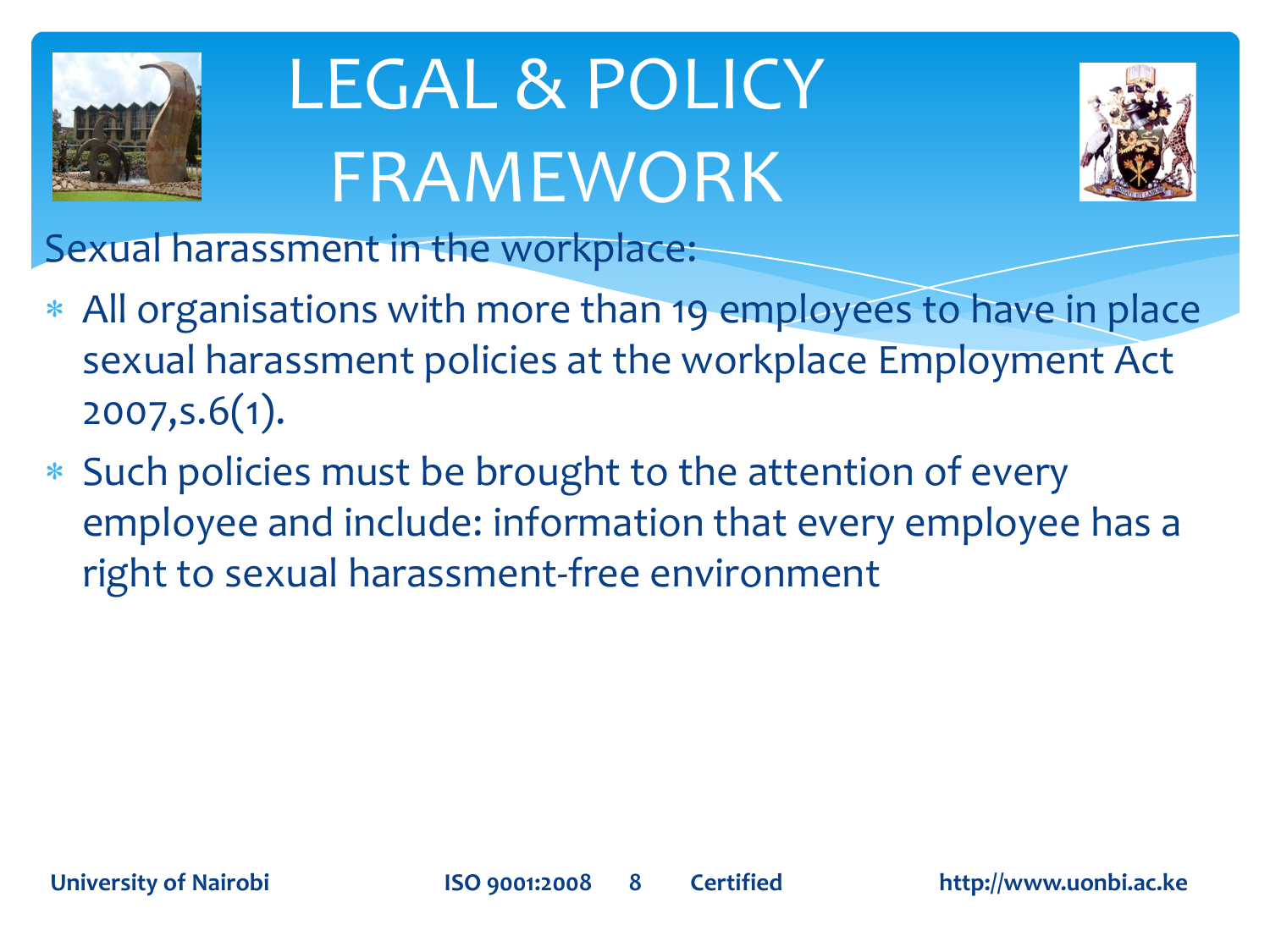

## LEGAL & POLICY FRAMEWORK



**The employer is required to:** 

- Take disciplinary action against perpetrators of sexual harassment at the workplace;
- $\triangleright$  Provide information on how to bring to the attention of the employer cases of harassment;
- Keep names included in reports on sexual harassment confidential save where disclosure is necessary to facilitate investigations
- Failure to put in place a policy is an offence attracting a fine (s.6(2&3) & s.88, Employment Act 2007;*C A S v C S Limited* [2016] eKLR)
- Liability to pay damages (*P O v Board of Trustees, A F & 2 others* [2014]eKLR; *M W M v M F S* [2014] eKLR)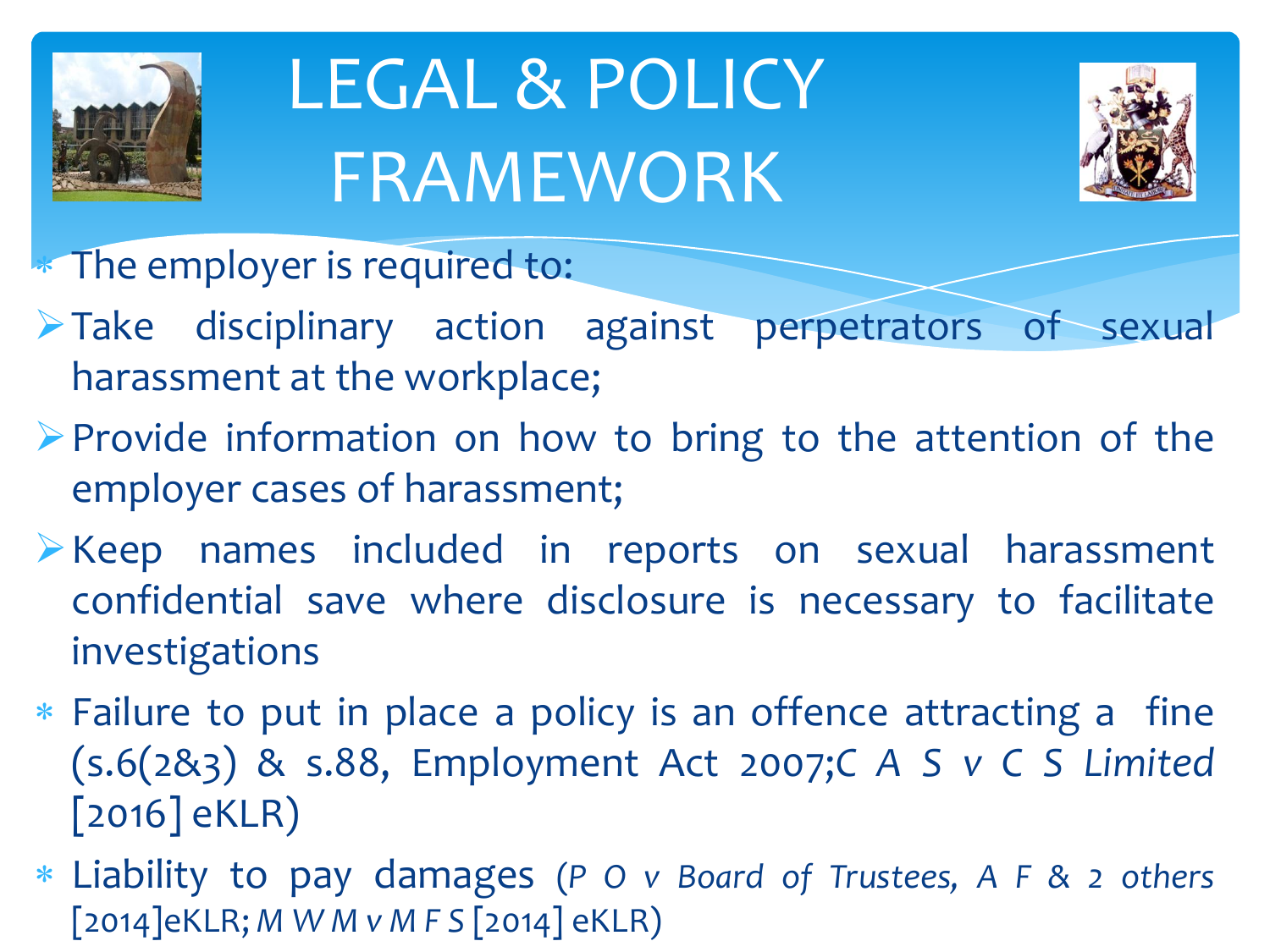

#### UON GENDER POLICY



- The University of Nairobi (UoN) has a Gender Policy and a Gender Mainstreaming Policy 2008 as Revised in 2015 that proscribes all forms of sexual harassment (funded by Ford Foundation).
- Sexual harassment is defined in the Policy as unwelcome acts of a sexual nature that cause discomfort to the targeted person and may include words, persistent request for sexual favours, gestures, touch, suggestions, coerced sexual intercourse and rape.
- Wide definition
- Unwelcome? consent problematic in view of the power dynamics (panel investigating allegations of sexual harassment).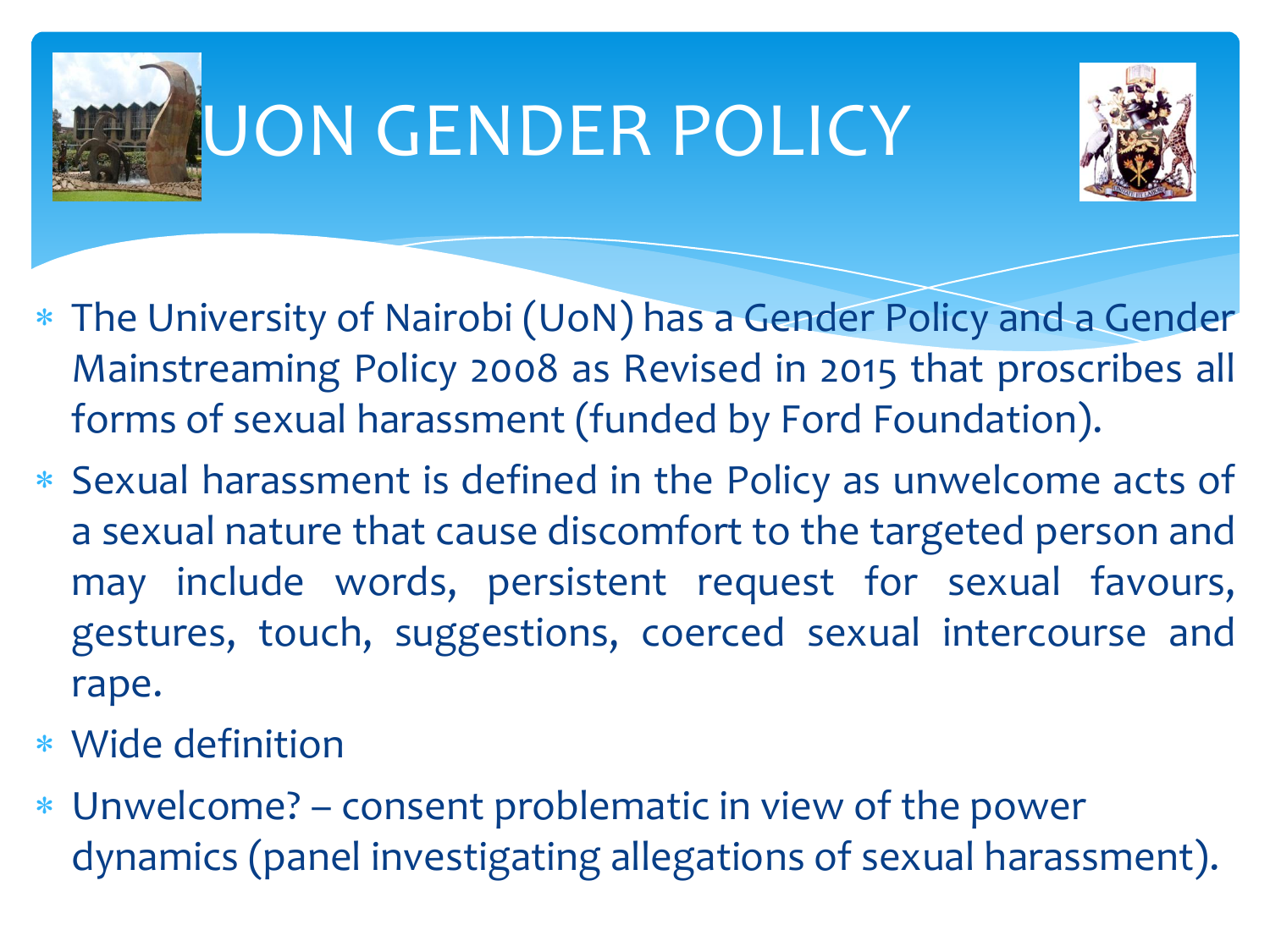

- Sexual harassment is considered a form of gender violence.
- Undertaking to put in place measures designed to eliminate sexual harassment and all forms of genderbased violence including developing rules to protect staff and students from sexual harassment(para 4.10).
- Undertaking to establishment of sexual harassment centre and counselling services;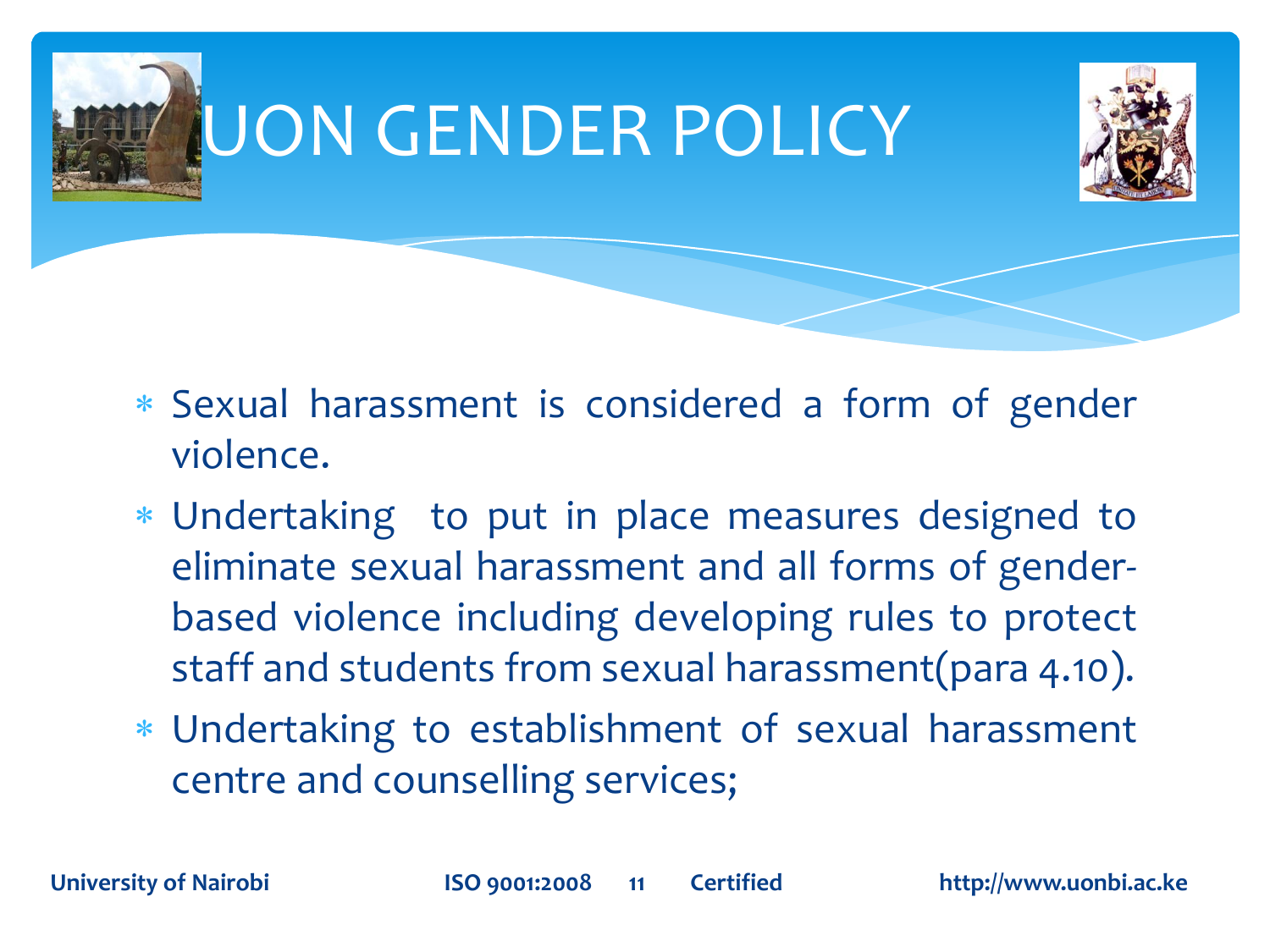

#### UON GENDER POLICY



Other Measures:

- \* treat reported cases with confidentiality;
- \* develop and enforce rules aimed at protecting both students and staff from sexual harassment;
- strict enforcement of rules against cohabitation and visitation hours in the halls of residence among students;
- treat instances of sexual offences including harassment as crimes under Sexual Offences Act and report the same to police/lead to dismissal and/or automatic expulsion.